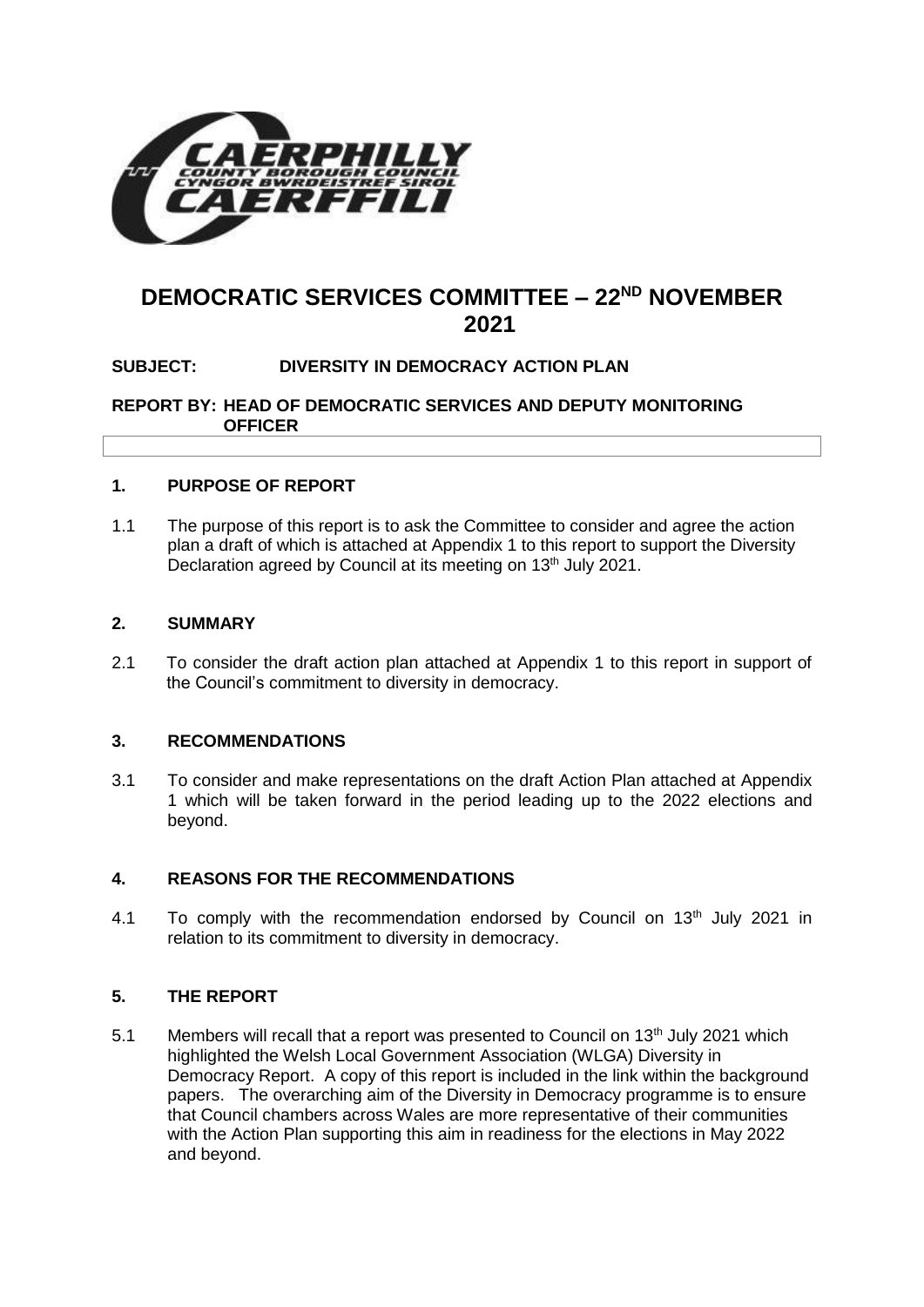- 5.2 At its meeting in July, Council endorsed the Diverse Council declaration in support of the WLGA's Diversity in Democracy programme and formally declared that it will *Provide a clear, public commitment to improving diversity, demonstrate an open and welcoming culture to all, consider staggering council meeting times and agreeing recess periods to support councillors with other commitments and set out an action plan of activity ahead of the 2022 local elections.*
- 5.3 Council delegated the role of developing and progressing the Action Plan to the Democratic Services Committee with progress updates being brought back to Council. The purpose of this report is to seek members views on the draft Action Plan attached at Appendix 1.
- 5.4 The draft Action Plan has been prepared having regard to the key messages and outcomes contained in the WLGA report which are summarised below.
- 5.5 Key messages which arose as a result of the work undertaken by the Cross Party Working Group and the round table discussions held by the Minister for Housing and Local Government included the following
	- There was a general lack of awareness of the role and contribution made by **Councillors**
	- Social media abuse directed at Councillors was getting worse predominately but not exclusively aimed at women which has had a direct effect on diversity in the role
	- Training and Development is fundamental
	- Time and commitment were identified as a barrier particularly by people with family commitments or jobs
	- Providing help with costs to support individuals stand for elections was a recurring theme particularly for disabled people and other individuals from protected characteristic group
	- Childcare costs were also seen as a barrier to campaigning.
	- There was confusion about whether and what councillors are paid and on what basis.
- 5.6 As a result a range of actions emerged which are being implemented by the WLGA and or Councils, which are set out below. However members will also note that there is also an expectation on political parties to support diversity in the democratic process.

# **Awareness/Value of Role**

*Councils and WLGA to develop a consistent and coordinated campaign demonstrating how much councillors are valued, developed and supported.*

*WLGA has launched a Be a Councillor website https://www.beacouncillor.wales/ which will be further developed in 2021 with pen portraits and 'day in the life' case study videos of councillors from a cross-section of characteristics. It will also include an e learning module for people interested in standing to enable them to understand the role in more detail and "hit the ground running" should they be elected.*

*Coordinated activity between authorities, including information and awareness campaigns and open days, linked to key events such as Local Democracy Week,*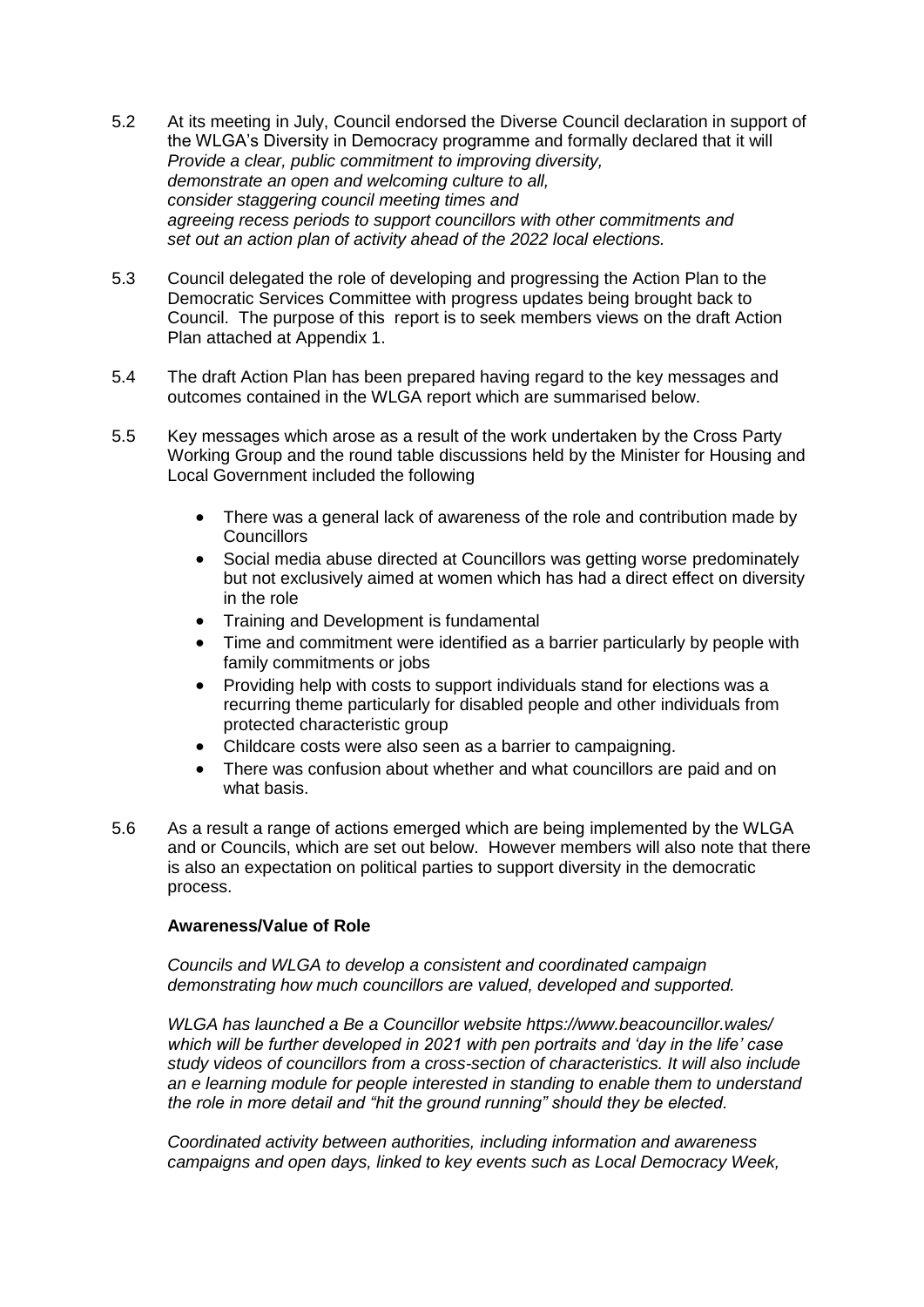*International Women's Day, Black History Month, Disability Awareness Day, LGBT History Month etc.*

*Targeted WLGA promotional work through Welsh political party conferences in 2021*

*Targeted engagement work with third sector organisations to encourage discussion and interest in volunteers translating their informal community role into an elected community role. The COVID 19 Pandemic has increased the levels of voluntary and community-based work. The WLGA will engage with individuals and groups who may now wish to continue this work by standing for office.*

### **Candidate/Councillor Abuse**

*The Local Government and Elections (Wales) Act 2021 will facilitate a change in the requirement to use personal addresses on ballot papers. The Act will also place a duty on political group leaders to promote high standards of conduct. It will also require councils to publish official rather than personal addresses for councillors.* 

*The WLGA, in partnership with their colleagues in England, Scotland and Northern Ireland, are involved in developing the Civility in Public Life campaign to promote mutual respect and promote high standards of conduct. The WLGA, working with the LGA, has produced an online Councillors guide for handling intimidation https://www.local.gov.uk/councillors-guide-handling-intimidation .*

*The WLGA is working with authorities to encourage an informal but comprehensive duty of care for members.* 

*The WLGA is also contacting and providing advice and support to individual councillors who receive online abuse and, where appropriate, issuing supportive messages challenging online abuse via social media.*

#### **Training and Development**

*The WLGA, with authorities, will continue to review current and future training provision. This will include a focus on new ways of delivering support and development post COVID 19.*

*Work will be undertaken to identify ways in which ex councillors can use their experience and skills to enhance their CVs or continue to use their skills and experience through involvement with training / support mechanisms.*

*The National "curriculum" for member induction is being updated. This overview of what members would find useful to learn is agreed with councils and includes subjects considered mandatory. As well as traditional subjects like Ethics and Standards, The Well-being of Future Generations and Scrutiny skills, this will now include unconscious bias, personal safety and remote working skills.*

*A new online Councillors Guide will be developed for Councillors for the 2022 elections*

*The suite of National e Learning modules specifically developed for members which is freely available via the NHS learning@wales website will be updated for the 2022 elections. This work is being undertaken by authorities working together with the WLGA and is particularly important as a result of the pandemic.*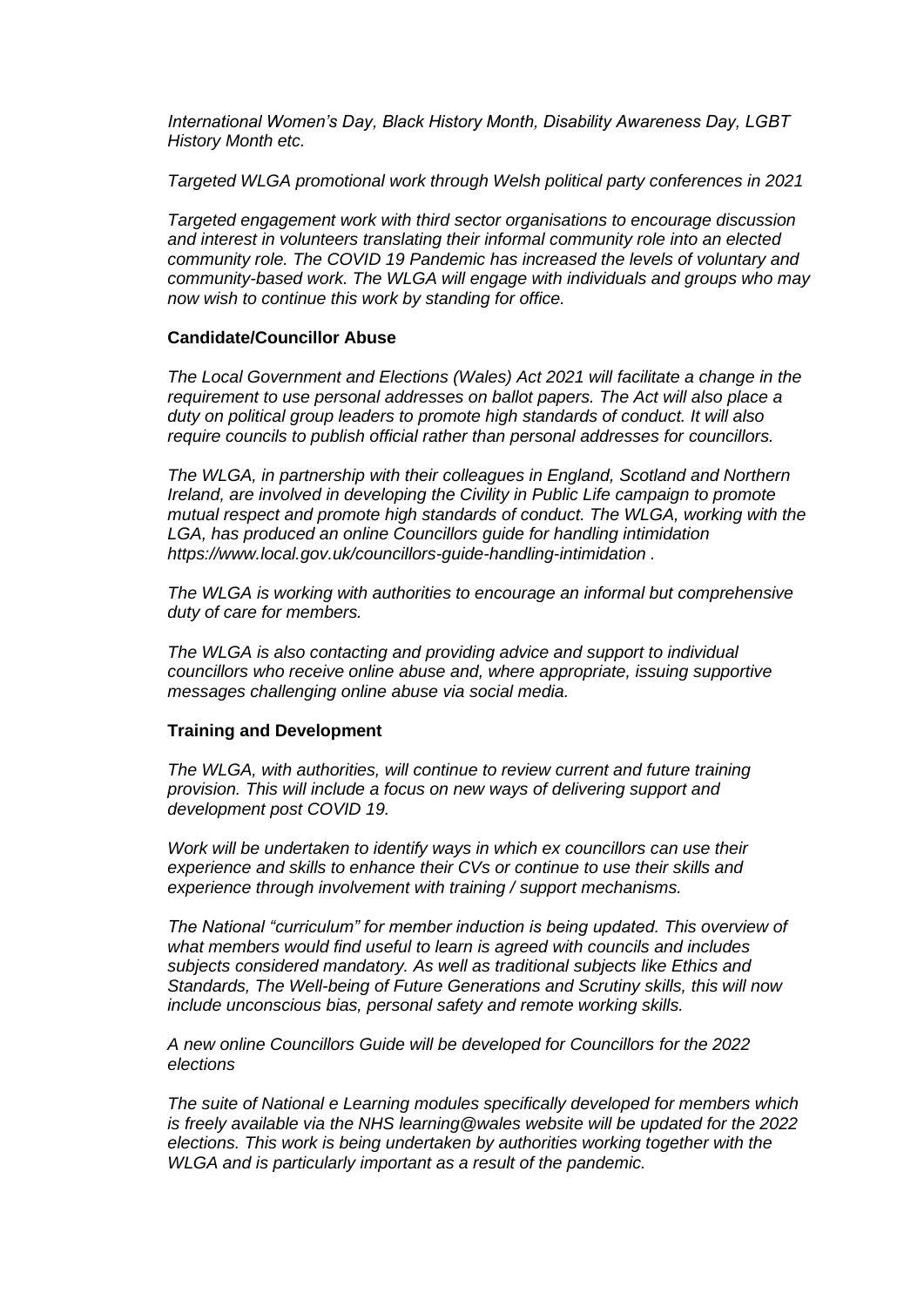*The national Competency framework for elected members is now being developed prior to the 2022 elections to include new requirements such as the understanding of unconscious bias, civility, remote meeting attendance and ICT skills. Councils undertake personal development review with members to personalise training support. WLGA offers guidance and training in how to conduct PDRs.*

*Councils undertake personal development review with members to personalise training support. WLGA offers guidance and training in how to conduct PDRs 54.The Leadership programme for elected members developed and delivered with LGA and Academi Wales is being re commissioned and refreshed. There are challenges associated with delivering the programme in the current climate which will be addressed as part of the commission.*

#### **Mentoring**

*Work will be undertaken to explore work shadowing/apprenticeships and other opportunities to expose individuals to the work of councils which taken together will form a pathway to participation*

*The WLGA has promoted and is supporting mentoring schemes run by EYST and the Women's Equality Network Wales. Several councillors have participated as mentors in these programmes.*

*Newly elected members are offered mentors when they join the council (WLGA provides guidance and training for member mentors).*

*There are opportunities for individual councils/councillors to provide shadowing and mentoring opportunities for people interested in standing for office ahead of the 2022 local elections.*

#### **Flexibility**

*Local authorities' rapid adoption of virtual meetings via platforms such as Teams, Webex or Zoom during COVID 19 has transformed the way councils do business. Meetings are more accessible for many members, significantly reducing travel commitments and time, allowing members to attend meetings from work and, in the main, from home. Whilst there are potential impacts on 'work-life' balance and setting boundaries between council work and home-life, this approach has provided greater flexibility for members with caring responsibilities. Virtual meetings have also encouraged a less formal and flexible approach to meetings. Councils have bid for WG funding to facilitate digital engagement through the Digital Democracy Fund.* 

*The LGA have produced a tool to enable women, parents and carers to become councillors and has a range of ideas that could be adopted in councils including a way of assessing the councils support for diverse councillors. [https://www.local.gov.uk/twenty-first-century-councils.](https://www.local.gov.uk/twenty-first-century-councils)*

#### **Education**

*Councils will continue to engage with schools, including links with school councils and Youth Councils.* 

*Councils are also using the Electoral Reform Support Grant to engage with newly enfranchised groups to help them understand the democratic process and encourage them to register and vote*.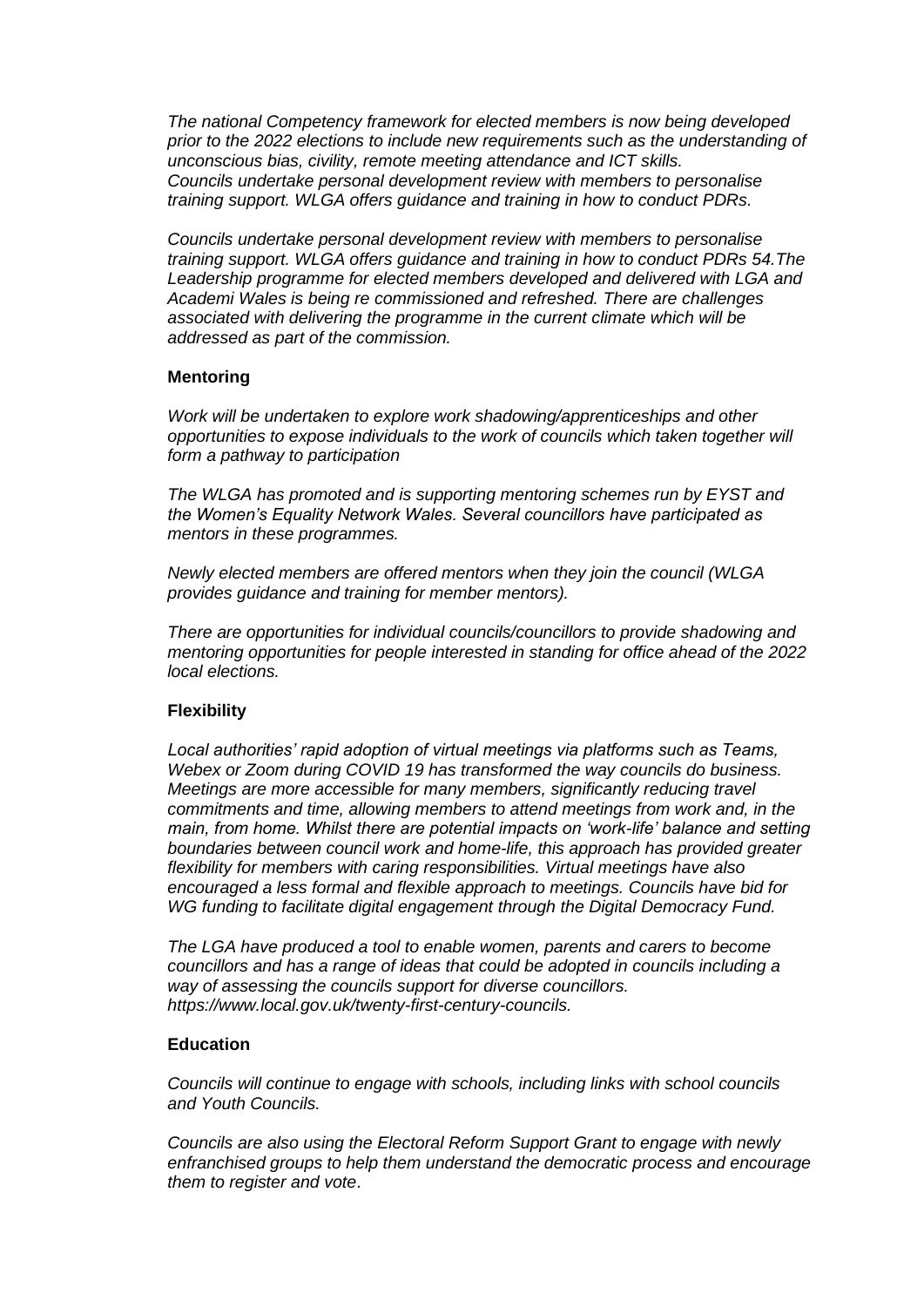5.7 The Local Government and Elections (Wales) Act 2021 also includes the following provisions

• job sharing in some offices in principal councils (including the offices of executive member and executive leader);

 a duty on principal councils to publish an electronic and postal address for correspondence for each council member;

• a duty on principal councils to produce a Public Participation Strategy and for it to be reviewed regularly;

 a duty on political group leaders to promote and maintain high standards of conduct by members of their group;

electronic broadcasting of certain meetings;

• extended provision for remote attendance at local authority meetings:

 provisions enabling the maximum period of absence for each type of family absence for members of local authorities to be specified within regulations to enable the provision to be kept up to date.

- 5.8 Further areas for consideration within the Action Plan include the following
	- The appointment of Diversity Ambassadors for each political group on the Council to work with each other and local party associations to encourage recruitment of candidates from underrepresented groups
	- Encourage and enable people from underrepresented groups to stand for office through the provision of activities such as mentoring and shadowing programmes and information and learning events
	- Proactive engagement and involvement with local community groups and partner organisations supporting and representing underrepresented groups
	- Ensure that all members and candidates complete the Welsh Government candidates' and councillors' survey distributed at election time.
	- Set ambitious targets for candidates from under-represented groups at the 2022 local elections
	- Work towards the standards for member support and Development set out in the Wales Charter for Member Support and Development.
	- Demonstrate a commitment to a duty of care for Councillors by:

providing access to counselling services for all councillors having regard for the safety and wellbeing of councillors whenever they are performing their role as councillors. taking a zero-tolerance approach to bullying and harassment by members including through social networks.

• Provide flexibility in council business by:

regularly reviewing and staggering meeting times encouraging and supporting remote attendance at meetings and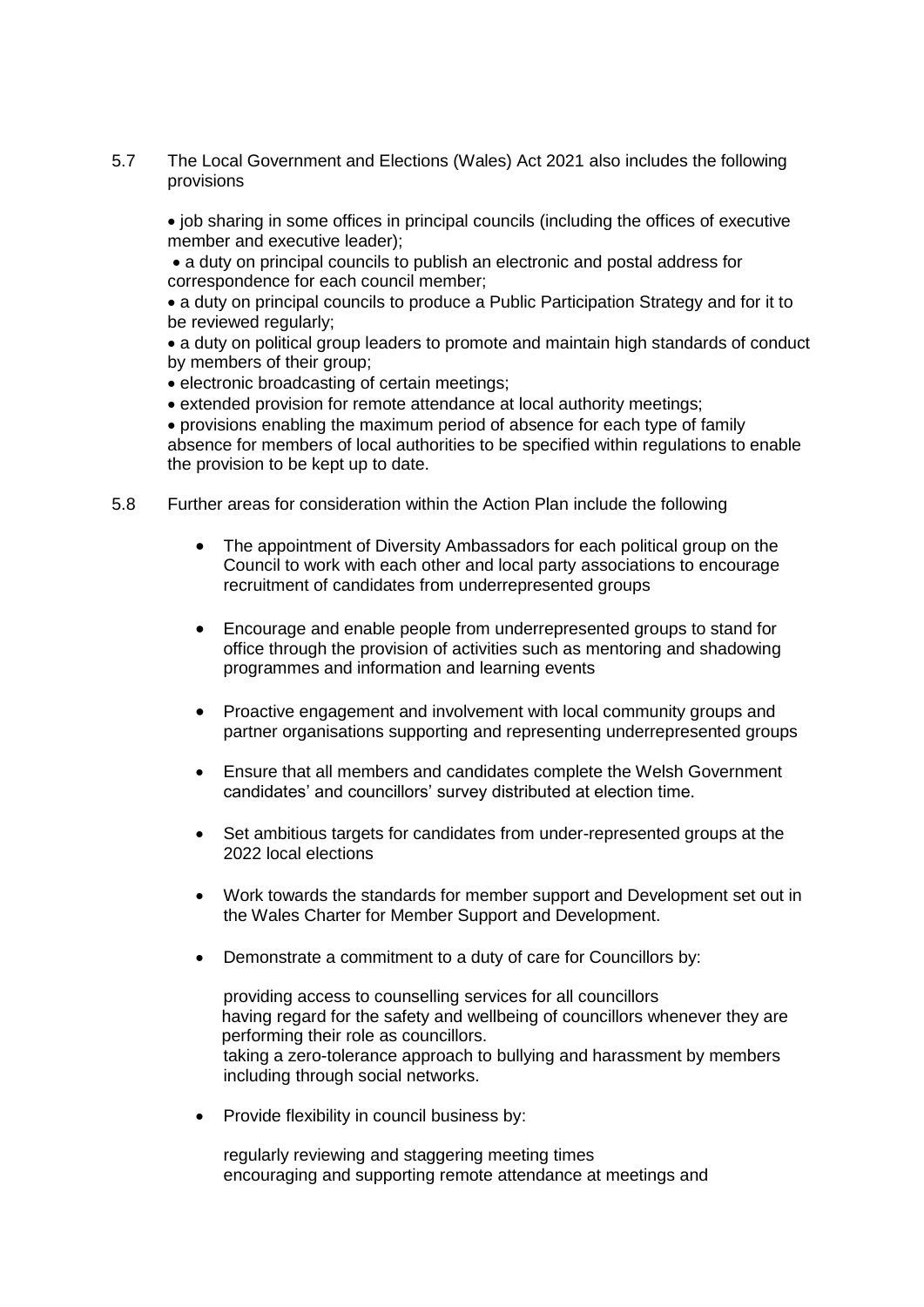agreeing recess periods to support councillors with caring or work commitments.

- Ensure that all members take up the allowances and salaries to which they are entitled, particularly any reimbursement for costs of care, so that all members receive fair remuneration for their work and that the role of member is not limited to those who can afford it.
- Ensure that councillors from under-represented groups are represented whenever possible in high profile, high influence roles.
- 5.9 Members are asked to consider and comment on the draft actions and to suggest any changes or additional provisions which could be included. The action plan sets out intended activity prior to the elections in May 2022 together with work to be progressed in the longer term. The action plan is a fluid document and may be updated as and when new areas of work are developed.

#### 5.10 **Conclusion**

The committee is asked to consider the detail of the report and provide its views on the appropriateness of the draft Action Plan set out at Appendix 1

#### 6. **ASSUMPTIONS**

6.1 No assumptions have been made in the report which is based upon the work undertaken by the WLGA and the recommendations endorsed by Council at its meeting on 13<sup>th</sup> July 2021.

# 7. **SUMMARY OF INTEGRATED IMPACT ASSESSMENT**

7.1 An integrated impact assessment has not been undertaken as the report is seeking support of a suite of actions aimed at assisting the promotion of diversity in democracy. It sets out mechanisms for both the Council and political parties to promote diversity and encourage people within underrepresented groups to stand for election in May 2022. This support will assist the Council in discharging its duties and responsibilities under the Equality Act 2010.

# **8. FINANCIAL IMPLICATIONS**

8.1 The actions identified within the Action plan do not result in any additional expenditure over and above the commitments already made for example in relation to training, support and remuneration etc.

# **9. PERSONNEL IMPLICATIONS**

9.1 The work necessary to meet the requirements of the action plan will be undertaken within the Democratic Services Team with assistance from the Communications and Elections Teams or such other service areas which may be involved from time to time.